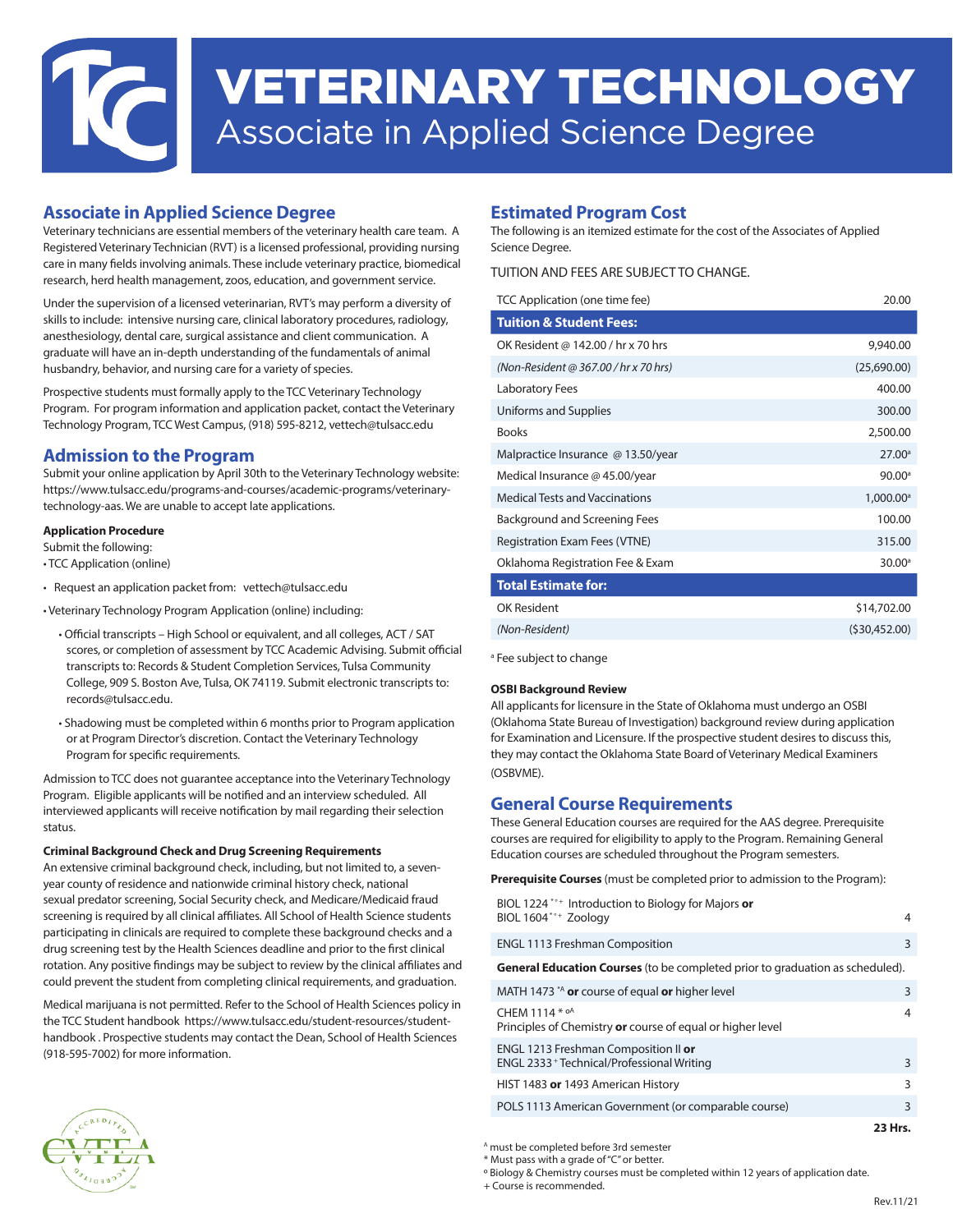# Curriculum Pathways Selection of a specific curriculum pathway is at the Program

Director's discretion, based on criteria and personal interview.

#### **Two Year Full-time Plan (Traditional Plan) Criteria**

• Successful completion of BIOL and ENGL prerequisites

• Successful completion of Shadowing requirement

Eligible students have developed adequate study habits and have a foundation for college-level and science-based courses. Students in this plan should have the academic skills, and sufficient time and resources necessary to succeed in the challenging VT Program.

Students enrolled in this plan are eligible for membership in the VTSA (Veterinary Technology Student Association), for participation with VTSA activities and for attendance at VT-sponsored continuing education seminars.

Students in this plan will participate in Animal Care Rotations (ACR) every semester. Additionally, they will attend weekly Grand Rounds held Spring and Fall semesters.

| <b>General Education Courses</b>                                                     |                                                                                    |                     |
|--------------------------------------------------------------------------------------|------------------------------------------------------------------------------------|---------------------|
| <b>Course Number</b>                                                                 | <b>Description</b>                                                                 | <b>Credit Hours</b> |
|                                                                                      | <b>Prerequisite Courses</b> (must be completed prior to admission to the Program): |                     |
| BIOL 1224 <sup>*</sup> °<br>BIOL 1604*°                                              | Introduction to Biology for Majors, with lab or<br>Zoology                         | $\overline{4}$      |
| <b>ENGL 1113</b>                                                                     | <b>Freshman Composition</b>                                                        | 3                   |
| <b>General Education Courses</b> (to be completed prior to graduation as scheduled). |                                                                                    |                     |
| MATH 1473*A                                                                          | <b>or</b> course of equal or higher level                                          | 3                   |
| CHEM 1114* oA                                                                        | Principles of Chemistry or course of equal or higher<br>level                      | 4                   |
| <b>ENGL 1213</b><br>ENGL 2333+                                                       | Freshman Composition II or<br>Technical/Professional Writing                       | 3                   |
| HIST 1483 or<br><b>HIST 1493</b>                                                     | <b>American History</b>                                                            | 3                   |
| <b>POLS 1113</b>                                                                     | American Government (or comparable course)                                         | 3                   |
|                                                                                      |                                                                                    | 23 Hrs.             |

| <b>Veterinary Technology Program Courses</b> |                                                                |                |  |  |
|----------------------------------------------|----------------------------------------------------------------|----------------|--|--|
| <b>Term I (Fall)</b>                         |                                                                |                |  |  |
| VFTT 1124*                                   | Veterinary Anatomy and Physiology<br>4                         |                |  |  |
| VETT 1161 <sup>*</sup>                       | <b>Clinical Calculations for Veterinary Nurses</b><br>1        |                |  |  |
| VETT 1183*                                   | Principles of Small Animal Care<br>3                           |                |  |  |
| VETT 1193*                                   | 3<br>Principles of Large Animal Care                           |                |  |  |
| MATH 1473*A                                  | 3<br>or course of equal or higher level                        |                |  |  |
| <b>Term II (Spring)</b>                      |                                                                |                |  |  |
| CHEM 1114* ° A                               | Principles of Chemistry or course of equal or<br>higher level  | 4              |  |  |
| <b>VETT 1223<sup>*</sup></b>                 | Veterinary Nursing I                                           | 3              |  |  |
| VETT 1232*                                   | $\overline{2}$<br>Clinical Pathology I                         |                |  |  |
| VETT 1242 <sup>*</sup>                       | Clinical Pathology II<br>$\overline{2}$                        |                |  |  |
| VETT 1262 <sup>*</sup>                       | Veterinary Office and Practice Management<br>$\overline{2}$    |                |  |  |
| VETT 2352*                                   | Radiology, Ultrasound and Diagnostic Imaging<br>$\overline{2}$ |                |  |  |
| <b>Term III (Summer)</b>                     |                                                                |                |  |  |
| VETT 2126*                                   | Practicum: Animal Clinics and Nursing                          | 6              |  |  |
| <b>Term IV (Fall)</b>                        |                                                                |                |  |  |
| <b>ENGL 1213</b><br>ENGL 2333+               | Freshman Composition II or<br>Technical/Professional Writing   | 3              |  |  |
| <b>POLS 1113</b>                             | American Government (or comparable course)                     | 3              |  |  |
| VETT 2222*                                   | Microbiology and Sanitation                                    | $\overline{2}$ |  |  |
| VETT 2233*                                   | 3<br>Clinical Pathology III                                    |                |  |  |
| VETT 2313*                                   | 3<br>Veterinary Nursing II                                     |                |  |  |
| <b>Term V (Spring)</b>                       |                                                                |                |  |  |
| HIST 1483 or<br><b>HIST 1493</b>             | American History                                               | 3              |  |  |
| VETT 2253*                                   | Laboratory, Wild and Exotic Animal Nursing                     | 3              |  |  |
| VETT 2332*                                   | <b>Veterinary Pharmacology</b>                                 | $\overline{2}$ |  |  |
| VETT 2364*                                   | Large Animal Nursing                                           | $\overline{4}$ |  |  |
| VETT 2382 +                                  | Board Review for Veterinary Technicians<br>$\overline{2}$      |                |  |  |

**Total VETT 47 Hrs. Total Program 70 Hrs.**

**Three Year Part-time Plan Criteria**

- Successful completion of BIOL and ENGL prerequisites
- Successful completion of Shadowing requirement
- MATH and CHEM must be completed before Term IV
- All General Education courses must be completed by end of last Term

This plan is designed for students unable to devote the time or finances for full-time study. Students matriculate fewer VETT courses per semester, with completion of the degree requirements within 3 years. All laboratories are campus-based, and held at the Veterinary Technology Center. Attendance is mandatory for all field trips.

Students enrolled in this plan are eligible for membership in the VTSA (Veterinary Technology Student Association), for participation with VTSA activities and for attendance at VT-sponsored continuing education seminars.

Students in this plan will participate in Animal Care Rotations (ACRs) every semester. Additionally, they will attend weekly Grand Rounds for 5 of 7 semesters, scheduled at the Program Director's discretion.

| <b>General Education Courses</b>     |                                                                           |                     |
|--------------------------------------|---------------------------------------------------------------------------|---------------------|
| <b>Course Number</b>                 | <b>Description</b>                                                        | <b>Credit Hours</b> |
| BIOL 1224*°<br>BIOL 1604*°           | Introduction to Biology for Majors, with lab or<br>Zoology                | 4                   |
| CHEM 1114*B                          | Principles of Chemistry                                                   | 4                   |
| <b>ENGL 1113</b>                     | Freshman Composition I and                                                | ς                   |
| <b>ENGL 1213</b><br>ENGL 2333+       | Freshman Composition II or<br>Technical/Professional Writing              | 3                   |
| <b>HIST 1483</b><br><b>HIST 1493</b> | American History (pre Civil War), or<br>American History (post Civil War) | ς                   |
| <b>POLS 1113</b>                     | <b>American Government</b>                                                | 3                   |
| MATH 1473*B                          | Quantitative Reasoning                                                    | 3                   |
|                                      |                                                                           | 23 Hrs.             |

*B MATH and CHEM must be completed before Term IV. Consult your*  **Veterinary Technology Program Courses** *Academic Advisor for scheduling.*

| <b>Veterinary Technology Program Courses</b> |                                                                |                           |  |
|----------------------------------------------|----------------------------------------------------------------|---------------------------|--|
| <b>Term I (Fall)</b>                         |                                                                |                           |  |
| <b>VETT 1124*</b>                            | Veterinary Anatomy and Physiology                              | 4                         |  |
| VETT 1161 <sup>*</sup>                       | <b>Clinical Calculations for Veterinary Nurses</b><br>1        |                           |  |
| VETT 1183*                                   | Principles of Small Animal Care<br>3                           |                           |  |
| <b>Term II (Spring)</b>                      |                                                                |                           |  |
| VFTT 1223*                                   | Veterinary Nursing I                                           | 3                         |  |
| <b>VETT 1232*</b>                            | Clinical Pathology I<br>$\overline{2}$                         |                           |  |
| VETT 1242 <sup>*</sup>                       | Clinical Pathology II<br>$\overline{2}$                        |                           |  |
|                                              | <b>Term III (Summer) (no VT courses)</b>                       |                           |  |
| <b>Term IV (Fall)</b>                        |                                                                |                           |  |
| VETT 1193*                                   | Principles of Large Animal Care                                | 3                         |  |
| VETT 2233*                                   | Clinical Pathology III                                         | 3                         |  |
| <b>Term V (Spring)</b>                       |                                                                |                           |  |
| VFTT 1262 <sup>*</sup>                       | Veterinary Office and Practice Management<br>$\overline{2}$    |                           |  |
| <b>VFTT 2352*</b>                            | Radiology, Ultrasound and Diagnostic Imaging<br>$\overline{2}$ |                           |  |
| <b>Term VI (Summer)</b>                      |                                                                |                           |  |
| VETT 2126*                                   | Practicum: Animal Clinics and Nursing                          | 6                         |  |
| <b>Term VII (Fall)</b>                       |                                                                |                           |  |
| VFTT 2222*                                   | Microbiology and Sanitation                                    | $\overline{2}$            |  |
| VETT 2313*                                   | <b>Veterinary Nursing II</b>                                   | 3                         |  |
| <b>Term VIII (Spring)</b>                    |                                                                |                           |  |
| VETT 2253*                                   | Laboratory, Wild and Exotic Animal Nursing                     | 3                         |  |
| VETT 2232*                                   | Veterinary Pharmacology                                        | $\overline{2}$            |  |
| VETT 2264*                                   | Large Animal Nursing                                           | 4                         |  |
| VETT 2382 +                                  | Board Review for Veterinary Technicians                        | $\overline{2}$            |  |
|                                              |                                                                | <b>Total VETT 47 Hrs.</b> |  |

**Total Program 70 Hrs.**

A must be completed before 3rd semester

\* Must pass with a grade of "C" or better.

º Biology courses must be completed within 12 years of application date.

+ Course is recommended.

º Biology & Chemistry courses must be completed within 12 years of application date. + Course is recommended.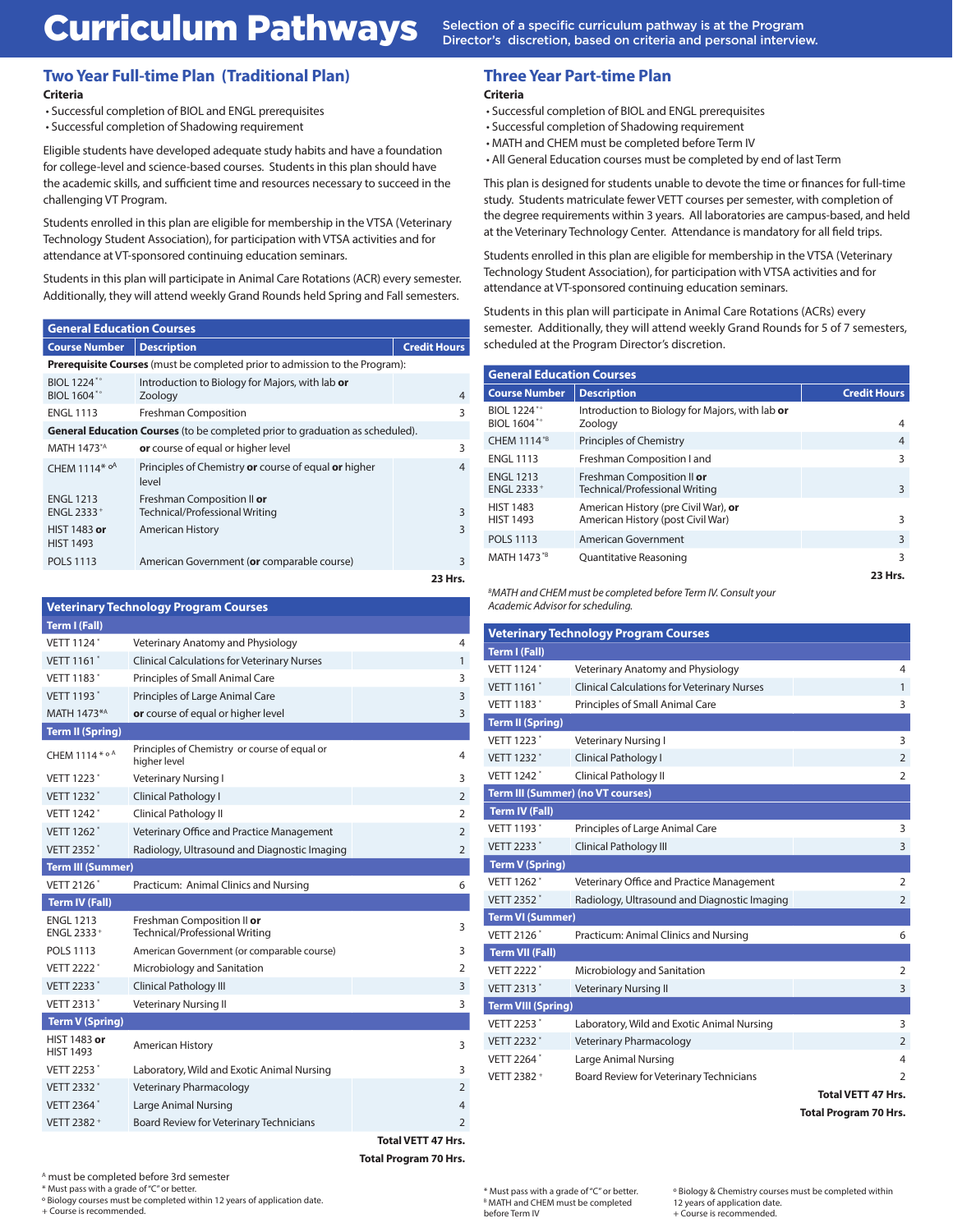## Course Descriptions

#### **VETT 1124 - Veterinary Anatomy and Physiology (4 Credits)**

A comparative systems approach to mammalian life processes and body structures, emphasizing the use of applied anatomy and physiology. Includes the cat, dog, horse, farm animals and birds. Examination of normal and abnormal structures of selected organs systems histologically and pathologically. Fixed and fresh specimen dissection is performed. Includes veterinary medical terminology. Lecture 2 hours. Laboratory 4 hours. Prerequisites: Admission to VT Program or Program Director approval. Includes lab component.

#### **VETT 1161 - Clinical Calculations for Veterinary Nurses (1 Credit)**

Introduction to common calculations needed for veterinary nursing. Use of metric system and conversion of units, apothecary equivalents and vocabulary. Preparation of solutions: strengths, procedures, and computations. Drug administration: calculating and measuring dosages and fluid rates. Lecture 1 hours. Laboratory 0 hours. Prerequisites: Admission to VT Program or Program Director approval.

#### **VETT 1183 - Principles of Small Animal Care (3 Credits)**

Introduction to the management, husbandry, and basic veterinary care for small animals, emphasizing the dog and cat. A survey of signs and treatments of common infectious diseases. Principles of nutrition, sanitation, handling and housing procedures. Techniques in restraint, taking of vital signs, administering medications, grooming and sample collection for basic laboratory tests. Each student will rotate sanitation and nursing care for resident Program animals. Lecture 1 hours. Laboratory 4 hours. Prerequisites: Admission to VT Program or Program Director approval. Includes lab component.

#### **VETT 1193 - Principles of Large Animal Care (3 Credits)**

Introduction to the management, husbandry, and basic veterinary care for large animal species, including the horse, cow, pig, sheep, and goat. Principles of basic dietary requirements, sanitation, handling and housing of large animals. Techniques in restraint, taking of vital signs, administering medications, grooming and sample collection for basic laboratory tests. Each student will rotate sanitation and nursing care for resident Program animals. Lecture 1 hours. Laboratory 4 hours. Prerequisites: Admission to VT Program or Program Director approval. Includes lab component.

#### **VETT 1223 - Veterinary Nursing I (3 Credits)**

Emphasis on small animal anesthesiology, with intensive study and application of a wide range of anesthetics. Includes commonly used injectable, inhalant and analgesic protocols, surgical preparation and assistance, patient monitoring, postoperative procedures, parenteral fluid administration, blood transfusion, and many other nursing techniques. Each student will rotate sanitation and nursing care for resident Program animals. Lecture 1 hours. Laboratory 4 hours. Prerequisites: Admission to VT Program or Program Director approval. Includes lab component.

#### **VETT 1232 - Clinical Pathology I (2 Credits)**

Introduction to laboratory procedures emphasizing urinalysis and normal hematology of a variety of animal species; including blood cell counts and blood cell identification. 8-week course. Lecture 1 hours. Laboratory 2 hours. Prerequisites: Admission to VT Program or Program Director approval. Includes lab component.

#### **VETT 1242 - Clinical Pathology II (2 Credits)**

Introduction to laboratory procedures emphasizing parasitology. Includes ectoparasites, endoparasites and hemoparasites of a variety of animal species; including fecal analysis techniques. 8-week course. Lecture 1 hours. Laboratory 2 hours. Prerequisites: Admission to VT Program or Program Director approval. Includes lab component.

#### **VETT 1262 - Veterinary Office and Practice Management (2 Credits)**

Office management principles and procedures relevant to veterinary medicine. Includes practical interpersonal communication and customer relation skills, professional correspondence, appointment scheduling and financial record keeping. Introduction to and application of veterinary practice management software. Legal and ethical considerations regarding medical records and office organization are introduced. Lecture 2 hours. Prerequisites: Admission to VT Program or Program Director approval.

#### **VETT 2126 - Practicum: Animal Clinics and Nursing (6 Credits)**

Development of practical veterinary nursing skills in an approved work site, for a minimum of 316 hours. Active participation through independent in-clinic work, online assignments and in-class presentations. Students will work directly under the supervision of a licensed veterinarian while applying skills acquired from previous academic preparation. The student, sponsor and Program Director will develop a written competency-based learning plan with specific learning objectives. No lecture. Laboratory 24 hours. Prerequisites: Admission to VT Program and Program Director approval.

#### **VETT 2222 - Microbiology and Sanitation (2 Credits)**

Introduction to microorganisms; consideration given primarily to the pathogenic microorganisms related to veterinary medicine; including bacteria, viruses, fungi and protozoa. Emphasis will be placed on sanitation, disinfectants, aseptic techniques, sterilization techniques, zoonosis, and related public health concerns. Lecture 1 hours. Laboratory 2 hours. Prerequisites: Admission to VT Program or Program Director approval. Includes lab component.

#### **VETT 2233 - Clinical Pathology III (3 Credits)**

Continuation of VETT 1232 & VETT 1242. Laboratory procedures including abnormal hematology, blood chemistry analysis, cytology, specialized blood testing techniques, coagulation, and immunology. Lecture 1 hours. Laboratory 4 hours. Prerequisites: Admission to VT Program or Program Director approval. Includes lab component.

#### **VETT 2253 - Laboratory, Wild, and Exotic Animal Nursing (3 Credits)**

Nursing techniques required in the care and treatment of laboratory animals, birds, exotic and wild animals. Restraint and handling, identification, blood collection, medication, anesthesia, and specimen collection. Supervisory skills for laboratory animal research are covered. Each student will rotate sanitation and nursing care for resident Program animals. Lecture 1 hours. Laboratory 4 hours. Prerequisites: Admission to VT Program or Program Director approval. Includes lab component.

#### **VETT 2313 - Veterinary Nursing II (3 Credits)**

Continuation of VETT 1223: anesthesia, surgical assisting and other nursing skills. Study of non-infectious disease and conditions of major organ systems including renal, cardiac, respiratory, urogenital, endocrine, GI, dermal and emergency medicine. Application of many common nursing techniques (basic and advanced) including radiology, bandaging, casting, and postoperative procedures. Each student will rotate sanitation and nursing care for resident Program animals. Lecture 1 hours. Laboratory 4 hours. Prerequisites: Admission to VT Program or Program Director approval. Includes lab component.

#### **VETT 2332 - Veterinary Pharmacology (2 Credits)**

Basic principles of veterinary drug therapy for a variety of animal species are studied. Coverage of regulations, major drug classes, drug interactions, delivery routes, dosage calculations, dispensary protocols, inventory control and toxicology. Lecture 2 hours. Laboratory none. Prerequisites: Admission to VT Program or Program Director approval.

#### **VETT 2352 - Radiology, Ultrasound, and Diagnostic Imaging (2 Credits)**

Intensive study and practice in medical diagnostic imaging techniques. Includes radiographic exposure techniques, image processing, contrast radiography, ultrasonography and other techniques. Lecture 1 hour. Laboratory 4 hours. Prerequisites: Admission to VT Program or Program Director approval. Includes lab component.

#### **VETT 2364 - Large Animal Nursing (4 Credits)**

Nursing techniques required to assist the large or mixed animal practice veterinarian. Includes the study of large animals: horse, cow, pig, sheep, goat and other species. Application of restraint, sampling techniques, medication administration, patient care, radiology, anesthesiology, surgical preparation and assisting, and other nursing techniques. Each student will rotate sanitation and nursing care for resident Program animals. Lecture 2 hours. Laboratory 4 hours. Prerequisites: Admission to VT Program or Program Director approval. Includes lab component.

#### **VETT 2382 - Board Review for Veterinary Technicians (2 Credits)**

This course is designed to prepare veterinary technology students and graduate technicians for the Veterinary Technician National Examination (VTNE) and the Oklahoma State Veterinary Technician Examination. Lecture 2 credit hours. No laboratory. Prerequisite: NONE.